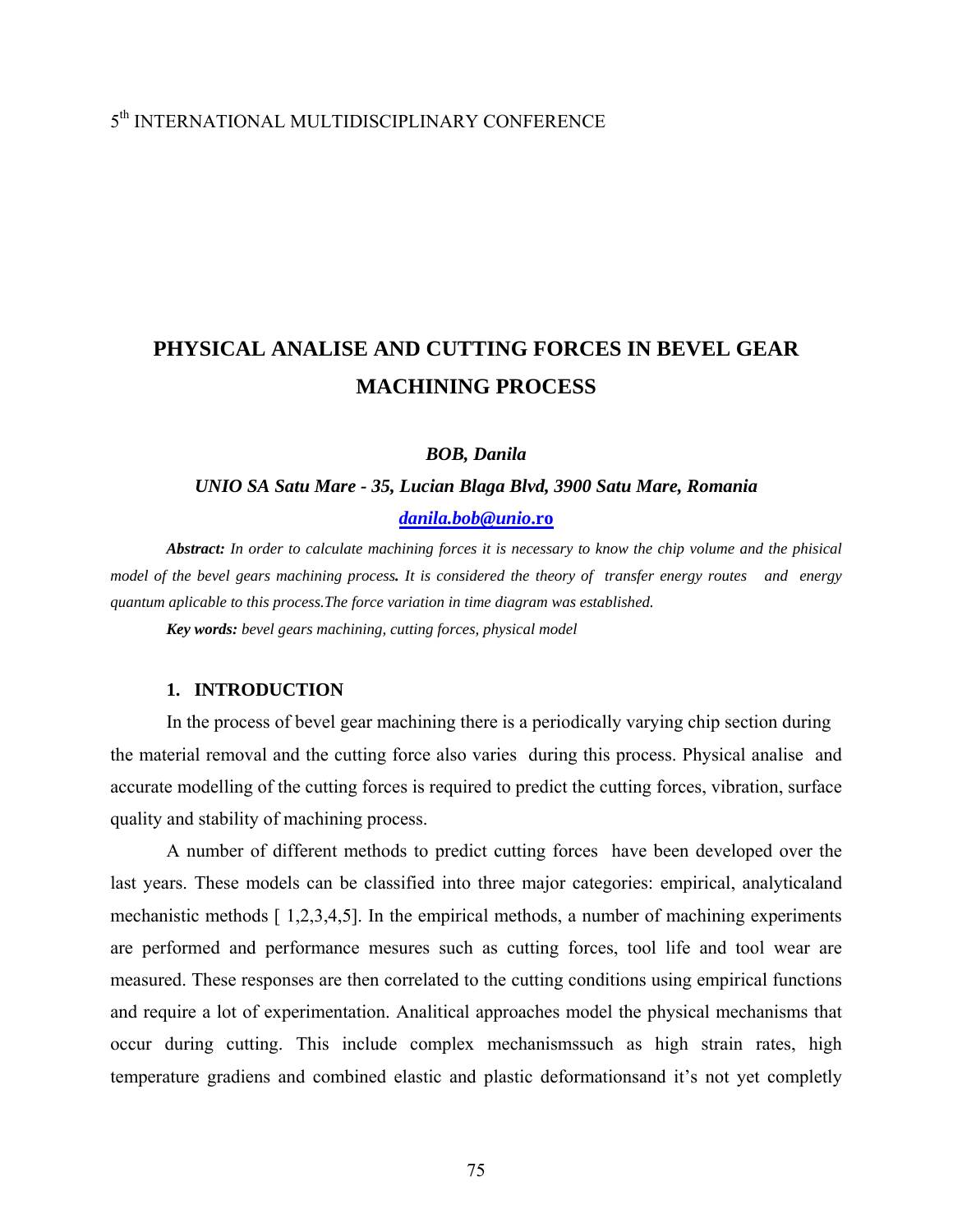solved. Mechanistic models predict the cutting forces based on a method that assumed cutting forces to be proportional to the chip cross-sectional area.

The constants of proportionality are called the specific cutting pressures and depend on the cutter geometry, cutting conditions, insert grade and workpiece material properties.

As shown in Figure 1, the cutter turns on its own axis  $O<sub>c</sub>$ . As the cutter moves round the rotor axis O, the gear blank rotates and the cutter will machine the flanks of bevel gear tooths



Fig.1. Bevel gear cutting process

The shaded area from Figure 2 is the sectional forms of undeformed chip.



Fig. 2. The sectional of undeformed chip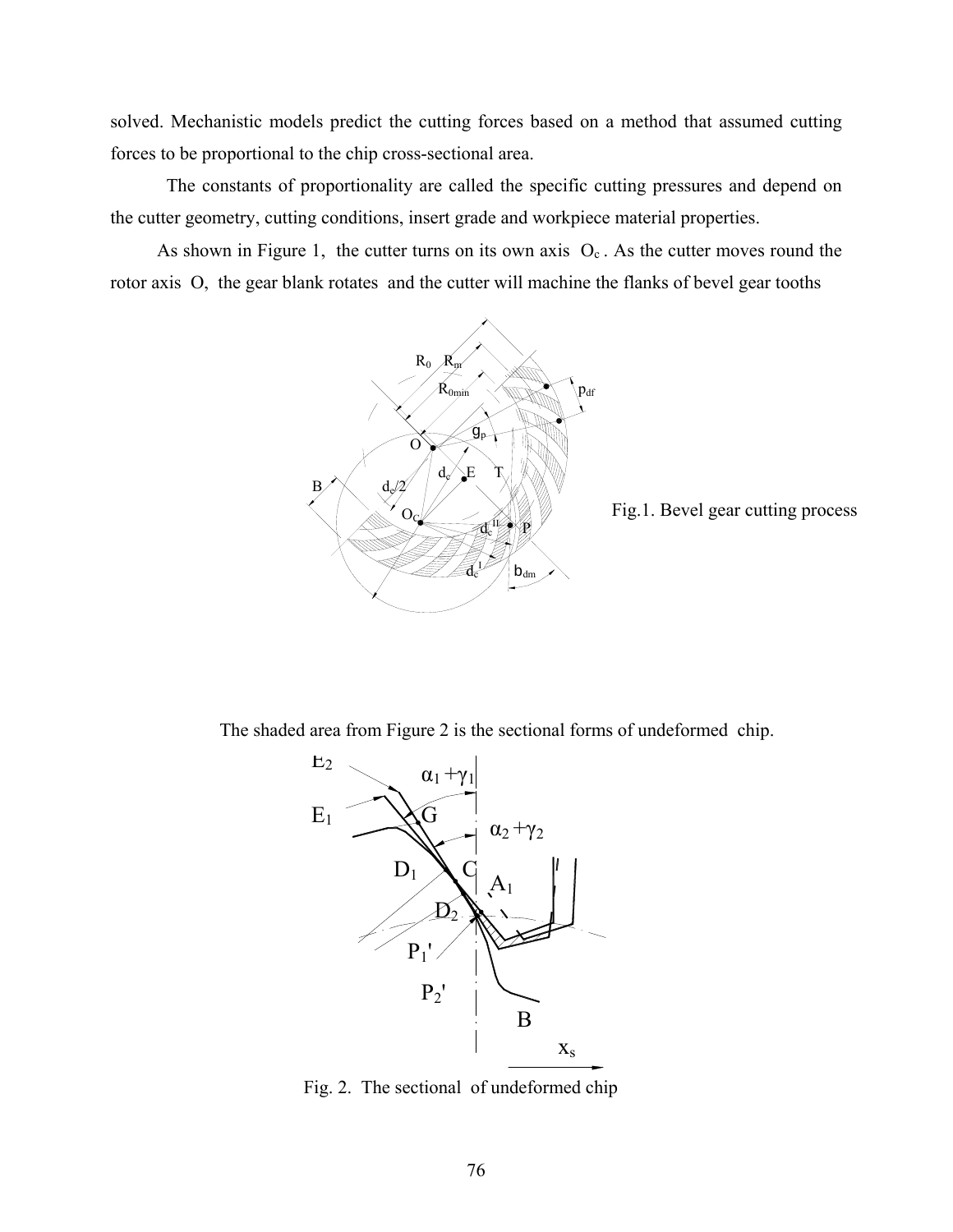## **2. MODELING OF PHYSIC WEARING PROCESS OF THE CUTTERS OF THE MILLING HEAD**

In order to elaborate a mathematic model of the wear process for the cutters of the milling head for bevel gears, it is considered the set  $N_1$  as the totality of particles of a cutter of the milling head (considered cutter number 1).  $N_1$  consists of a reunion of two complementary subsets  $V_1$ and  $W_1$  [5]:

$$
V_1 \bigcup W_1 = N_1 \tag{1}
$$

where:

 $V_1$  - contain the particles included in cutter number 1 during the cutting process  $W_1$  - contain the particles departed from the cutter number 1 during the cutting process,

due to the different forms of the wear process.

 It is considered that both the milling head and the cutter where chosen according to the quality of the work material.

It is noted  $V_i$  an element of the set V and with  $W_i$  the elements of the set W. A mathematic algorithm can be associated with the wear process of the cutters of the milling head, the correspondence between the phases of the cutting process and the algorithms elements being stated below:

$$
V_{10} \bigcup W_{10} = N_1 \quad , \tag{2}
$$

for the first interaction tool-working part, and as follows for the next interactions:

$$
V_{11} \bigcup W_{11} = N_1
$$
  
\n
$$
V_{12} \bigcup W_{12} = N_1
$$
  
\n
$$
V_{13} \bigcup W_{13} = N_1
$$
  
\n
$$
\vdots
$$
  
\n
$$
V_{1k} \bigcup W_{1k} = N_1
$$
  
\nwhere:  
\n
$$
V_{11} = V_{10} \bigcup Z_{11}
$$
 (3)

and  $Z_{11}$  represents all the particles included in the cutters wear quantity for the first interaction tool – part.

It can be also, considered:

$$
V_{12} = V_{11} \bigcup Z_{12} = V_{10} \bigcup Z_{11} \bigcup Z_{12} \tag{4}
$$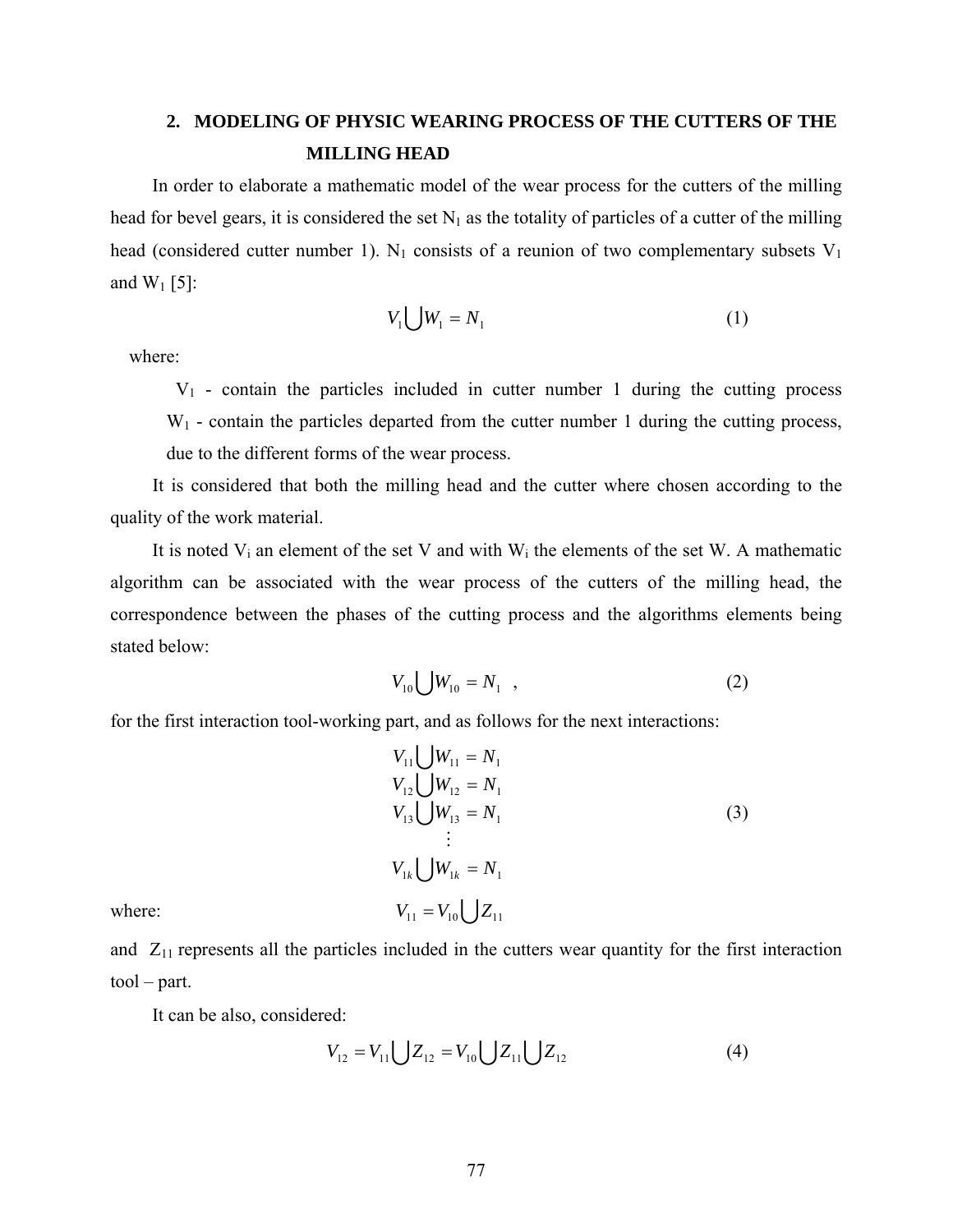in which  $Z_{12}$  represents all the particles included in the cutter wear quantity for the second interaction tool-part.

$$
V_{13} = V_{12} \bigcup Z_{13} = V_{10} \bigcup Z_{11} \bigcup Z_{12} \bigcup Z_{13}
$$
  
\n
$$
V_{14} = V_{13} \bigcup Z_{14} = V_{10} \bigcup Z_{11} \bigcup Z_{12} \bigcup Z_{13} \bigcup Z_{14}
$$
  
\n
$$
\vdots
$$
  
\n
$$
V_{1k} = V_{1k-1} \bigcup \dots \bigcup Z_{1k} = V_{10} \bigcup Z_{11} \bigcup Z_{12} \bigcup Z_{13} \bigcup \dots \bigcup Z_{1k}
$$
  
\n(5)

It is than possible to consider the following equation system for the wear of the cutter number 1, which consists of N1 particles:

$$
Z_{11} = C_{W_{11}}^{W_{10}}
$$
  
\n
$$
Z_{12} = C_{W_{12}}^{W_{11}}
$$
  
\n
$$
Z_{13} = C_{W_{13}}^{W_{12}}
$$
  
\n
$$
\vdots
$$
  
\n
$$
Z_{1i} = C_{W_{1i}}^{W_{1i-1}}
$$
  
\n
$$
\vdots
$$
  
\n
$$
Z_{1k} = C_{W_{1k}}^{W_{1k-1}}
$$
  
\n(6)

 Considering the reunion of the left side members of the equations and the reunion of the right side members of the equations, the result is :

$$
Z_{11} \bigcup Z_{12} \bigcup Z_{13} \bigcup Z_{14} \bigcup \cdots \bigcup Z_{1k} = C_{W_{11}}^{W_{10}} \bigcup C_{W_{12}}^{W_{11}} \bigcup C_{W_{13}}^{W_{12}} \bigcup \cdots \bigcup C_{W_{1k}}^{W_{1k-1}} \qquad (7)
$$

where:  $Z_{11} \bigcup Z_{12} \bigcup Z_{13} \bigcup Z_{14} \bigcup \cdots \bigcup Z_{1k} = W_{1k}$  (8)

Because : 
$$
W_{1k} = C_{N_1}^{V_{1k}}, \qquad (9)
$$

the equation (4.)can be written as:

$$
\bigcup_{1_{(1,1,\cdots k)}} C_{W_{1i}}^{W_{1i-1}} = C_{N_1}^{V_{1k}}
$$
(10)

where:

is the complement of the set  $W_{1, i-1}$  reported to the set of particles  $W_i$ 1 *i*−  $C^{w_{1}}_{W_{1i}}$ 

is the complementary set of the set  $V_{1k}$  reported to the set of particles  $N_i$ 1 1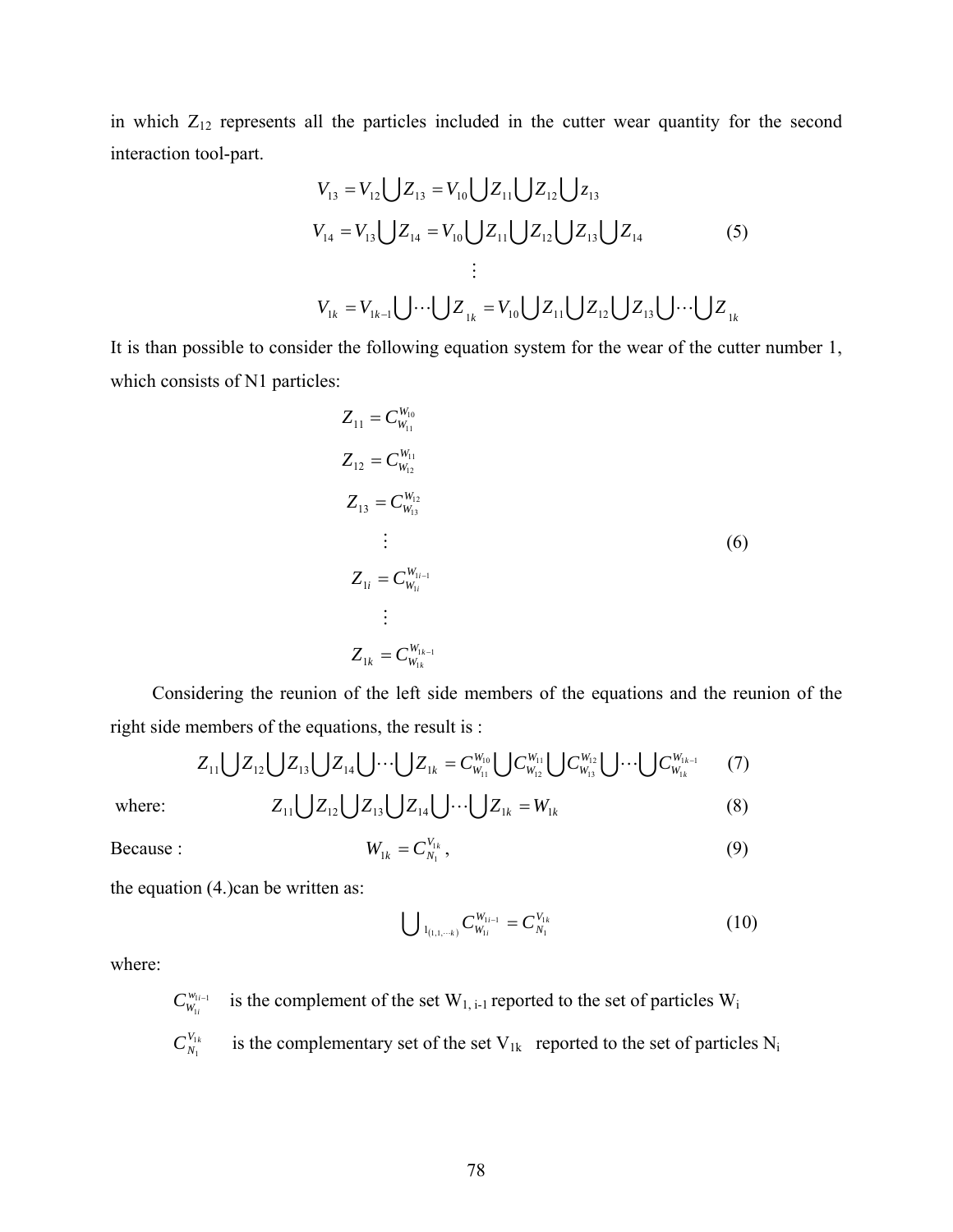The equation (10) represents the general equation of the wearing process of a cutter from the milling head (number 1). The milling head has n cutters which wear during the cutting process.

Generalizing, the following is obtained [5]:

$$
\bigcup_{1_{(1,1,\cdots k)}} C_{W_{1i}}^{W_{1i-1}} = C_{N_1}^{V_{1k}}
$$
\n
$$
\bigcup_{1_{(1,2,\cdots k)}} C_{W_{2i}}^{W_{2i-1}} = C_{N_2}^{V_{2k}}
$$
\n
$$
\vdots
$$
\n
$$
\bigcup_{1_{(1,1,\cdots k)}} C_{W_{ni}}^{W_{ni-1}} = C_{N_1}^{V_{1k}}
$$
\n(11)

 These equations represent the equation system which can be considered as a mathematic model of the wearing process for one cutter of the milling head.

### **3. CUTTING FORCES IN BEVEL GEAR MACHINING PROCESS**

We consider that the technological system consist from  $M_1$  particles ( $M$  particles being cutting piece) and also that the force is a result of the energy introduced in the process by cutting piece[5]. We admit also that the group of the particles from the process wich receive energy, will transmit this energy to the neighbouring particles.

 It is considered *k* transfer energy routes coresponding to each energy quantum. Different forms of energy are conducted on the same routes: heat, light, noise. For each route it is possible to associate a work function  $f_i$ , wich can take the value  $a_i$ , where a is 0 (if at the end of the route energy  $E_i = 0$ ) or 1 (if  $E_i \neq 0$ ),  $E_i$  being energy quantum wich follows *i* route.

It is possible to write for each collision the totality of work function. For the first collision:

$$
F_{1}\begin{cases}f_{11}(a_{1n_{1}},a_{1n_{1}-1},...,a_{12},a_{11})=\alpha_{11}\\f_{12}(a_{2n_{2}},a_{2n_{2}-1},...,a_{22},a_{21})=\alpha_{12}\\f_{1K}(a_{Kn_{k_{1}}},a_{Kn_{k}-1},...,a_{K2},a_{K1})=\alpha_{1k}\end{cases}
$$
(12)

where:  $\Sigma ( a_{i_{n_1}}, a_{i_{n_2}},..., a_{i_{n_k}} ) = M$ . The totality M of the particles decrease as a result of the first collision. Will remain into the process M′ particles and the work function for each route will be modified.